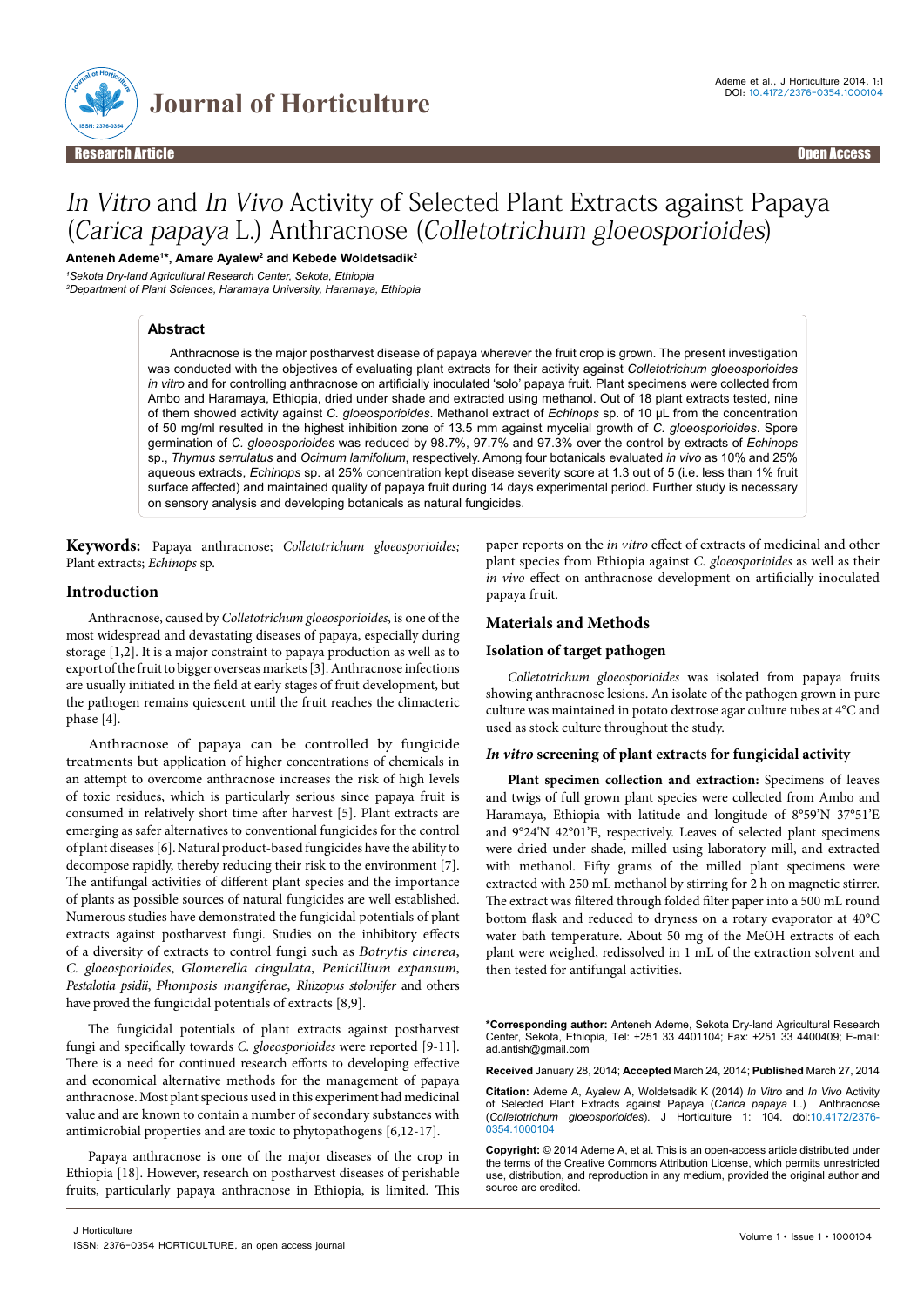**Citation:** Ademe A, Ayalew A, Woldetsadik K (2014) *In Vitro* and *In Vivo* Activity of Selected Plant Extracts against Papaya (*Carica papaya* L.) Anthracnose (*Colletotrichum gloeosporioides*). J Horticulture 1: 104. doi:10.4172/2376-0354.1000104

Paper disc assay of antifungal activity: Filter paper discs, 6 mm diameter, were sterilized for 1 h and impregnated with the test extracts by applying 10 µL of the extract solution using a capillary pipette. Autoclaved malt extract agar which was cooled to about 45° C in a water bath was seeded with 10<sup>5</sup> conidia/mL of spore suspension of *C*. *gloeosporioides*, poured into 14.5 cm diameter petri dish and allowed to solidify. After the carrier solvent evaporated from the paper discs in a laminar flow cabinet, ten discs were placed nearly equidistantly on the surface of the medium; the plates were then incubated for 4 days. The experiment was laid out in Completely Randomized Design (CRD) with three replications. The diameter of inhibition zone was measured in mm, and the degree of inhibition of fungal growth was recorded on a 0-4 scale, where 0=no inhibition zone visible, 1=inhibition zone barely distinct, fungal growth and sporulation only slightly inhibited, 2=inhibition zone well distinct, fungal growth ca. 50% of the control, slight sporulation, 3=inhibition zone with sparse (ca. 25% of the control) fungal growth and 4=inhibition zone free of visible fungal growth [13].

**Conidial germination test:** Spore suspension of *C*. *gloeosporioides* was adjusted to a concentration of  $10^5$  conidia/mL using a hemacytometer. 10 µL of plant extracts and 90 µL of the conidial suspension were mixed and the mixtures were added to the surface of depression slides. The slides were then placed on a glass rod in petri dish layered with moistened filter paper and incubated at 25° C for 24h. Conidial suspension mixed with an equivalent amount of the solvent served as control. The experiment was laid out in CRD with three replications. After incubation, a drop of lactophenol was added to the depression slide and the mount was observed microscopically for spore germination. A conidium was considered as germinated when the length of the germ tube exceeded its diameter. The number of conidia germinated was counted and expressed as percentage of germination.

*In vivo* **assay of plant extracts:** Extracts that showed antifungal activity was further tested for their effect against papaya anthracnose on harvested fruit. "Solo" papaya was obtained from Yilma State Farm in Dire Dawa, Ethiopia. Undamaged, matured fruits of comparable size and color class and free from any pesticide were used. Aqueous extracts of *Echinops* sp., *Thymus serrulatus*, *Vernonia amygdalina* and *Ruta chalepensis* were evaluated at concentrations of 10 and 25% (w/v). Conidial suspension of *C. gloeosporioides* was prepared from 10-day old culture and adjusted to 10<sup>5</sup> conidia/mL using hemacytometer. Papaya fruits were surface-sterilized by dipping in 1% sodium hypochlorite solution for 10 min, rinsed in sterile distilled water and inoculated by dipping into spore suspension of *C. gloeosporioides*. After incubation for 15 h covered by plastic sheet until conidia germinated, fruits were dipped into aqueous extracts, while the control fruits were dipped into sterile distilled water [18,19]. Carbendazim was used as positive control. Five fruits (i.e. replications) were used for each of the treatments. The experiment was laid out in CRD.

Disease severity was rated on 1 to 5 scale, where 1=0% of fruit area affected, 2=1-25%, 3=26-50%, 4=51-75%, and 5=76-100% fruit area affected [20]. Fruit quality parameters including Total Soluble Solids (TSS), pH, Titratable Acidity (TA) and Ascorbic Acid (AA) of the fruits were measured using the methods employed by Mahmud et al. [21]. TSS was determined as °Brix by placing a drop of juice on a Baush Lomb Abbe 3 L digital refractometer and pH of fruit juice was determined with pH meter of model Crison Micro pH 2000, Crison Instruments, Spain.

To determine titratable acidity fruit pulp tissues (10 g) were homogenized with distilled water (40 mL) using blender. Using one Page 2 of 4

to two drops of phenolphthalein (1%) as indicator, 5 mL of the filtrate was titrated using 0.1 N NaOH to an endpoint pink. The results were expressed as percentage of citric acid per 100 g fresh weight. Ascorbic acid was determined using the dye method and expressed as mg  $100 g^{-1}$ of fresh fruits [22].

### **Statistical analysis**

Analysis of Variance (ANOVA) was carried out with the statistical software SAS v. 9.0. Least Significant Difference (LSD) at 5% probability level was used for mean comparison. Disease severity ratings were square root transformed while percent spore germination was arcsine transformed before statistical analysis.

#### **Results**

# *In vitro* **effect of extracts on mycelial growth and spore germination of** *C. gloeosporioides*

Mycelial growth of *C. gloeosporioides* was significantly (P<0.05) inhibited by methanol extracts of nine plant species (Table 1). The effect of the extracts ranged from weak to strong (shown on 0-4 scale). Strong antifungal activity was exhibited by both leaves and twings methanol extracts of *Echinops* sp. and *Thymus serrulatus*. Growth inhibition score of four was recorded for extracts of these plants, indicating complete inhibition of growth and sporulation of the fungus. *Echinops* sp. had the highest inhibition zone diameter of 13.5 mm, which was then followed by that of *Ruta chalepensis*, *Thymus serrulatus*, *Vernonia amygdalina* and *Zingiber officinale* (Table 1). Similarly to mycelial growth, there were significant differences among treatments on germination of spores (P<0.05). Among the nine methanol extracts, *Echinops* sp., *Thymus serrultus* and *Ocimum lamifolium* showed strong inhibition with only 1.1%, 2.0% and 2.3% spores germinated, accounting for 98.7, 97.7 and 97.3% inhibition of spore germination over the control, respectively (Table 1).

# **Effect of plant extracts on anthracnose development and quality of papaya fruit**

All the four aqueous extracts tested significantly reduced anthracnose severity on papaya fruit that had been artificially inoculated with *C. gloeosporioides* (Table 2). The severity of anthracnose on a 1-5 scale was 1.3 (which is equivalent to less than 1% fruit area affected) in fruits treated with *Echinops* sp. extract at a concentration of 25% that was statistically at par with that of the positive control (carbendazim) after 14 days of incubation.

| <b>Table 1:</b> Antifungal activity of methanol extracts of selected plant species against |  |
|--------------------------------------------------------------------------------------------|--|
| C. gloeosporioides.                                                                        |  |

| <b>Plant species</b> | <b>Plant family</b> | $DI$ (mm) <sup>a</sup> | IE <sub>p</sub> | Spore germination (%) <sup>c</sup> |  |  |
|----------------------|---------------------|------------------------|-----------------|------------------------------------|--|--|
| Artemisia afra       | Asteraceae          | 4.3                    | 3               | 10.5                               |  |  |
| Echinops sp.         | Asteraceae          | 13.5                   | 4               | 1.1                                |  |  |
| Lantana viburnoides  | Verbenaceae         | 2.2                    | 1               | 18.9                               |  |  |
| Ocimum lamifolium    | Lamiaceae           | 3.8                    | 3               | 2.3                                |  |  |
| Ocimum sp.           | Lamiaceae           | 2.2                    | 1               | 47.7                               |  |  |
| Ruta chalepensis     | Rutaceae            | 6.8                    | 3               | 7.4                                |  |  |
| Thymus serrulatus    | Lamiaceae           | 6.8                    | $\overline{4}$  | 2.0                                |  |  |
| Vernonia amygdalina  | Asteraceae          | 6.2                    | 1               | 32.6                               |  |  |
| Zingiber officinale  | Zingiberaceae       | 5.7                    | 2               | 12.6                               |  |  |
| Control              |                     | 0.0                    | O               | 86.5                               |  |  |
| LSD (0.05)           |                     | 1.27                   |                 | 3.70                               |  |  |

<sup>a</sup>diameter of inhibition zone in mm measured after 4 days of incubation b inhibition effect on a 0-4 scale, where 0=none and 4=strong inhibition c spore germination 24 h after treatment Values are means of three replications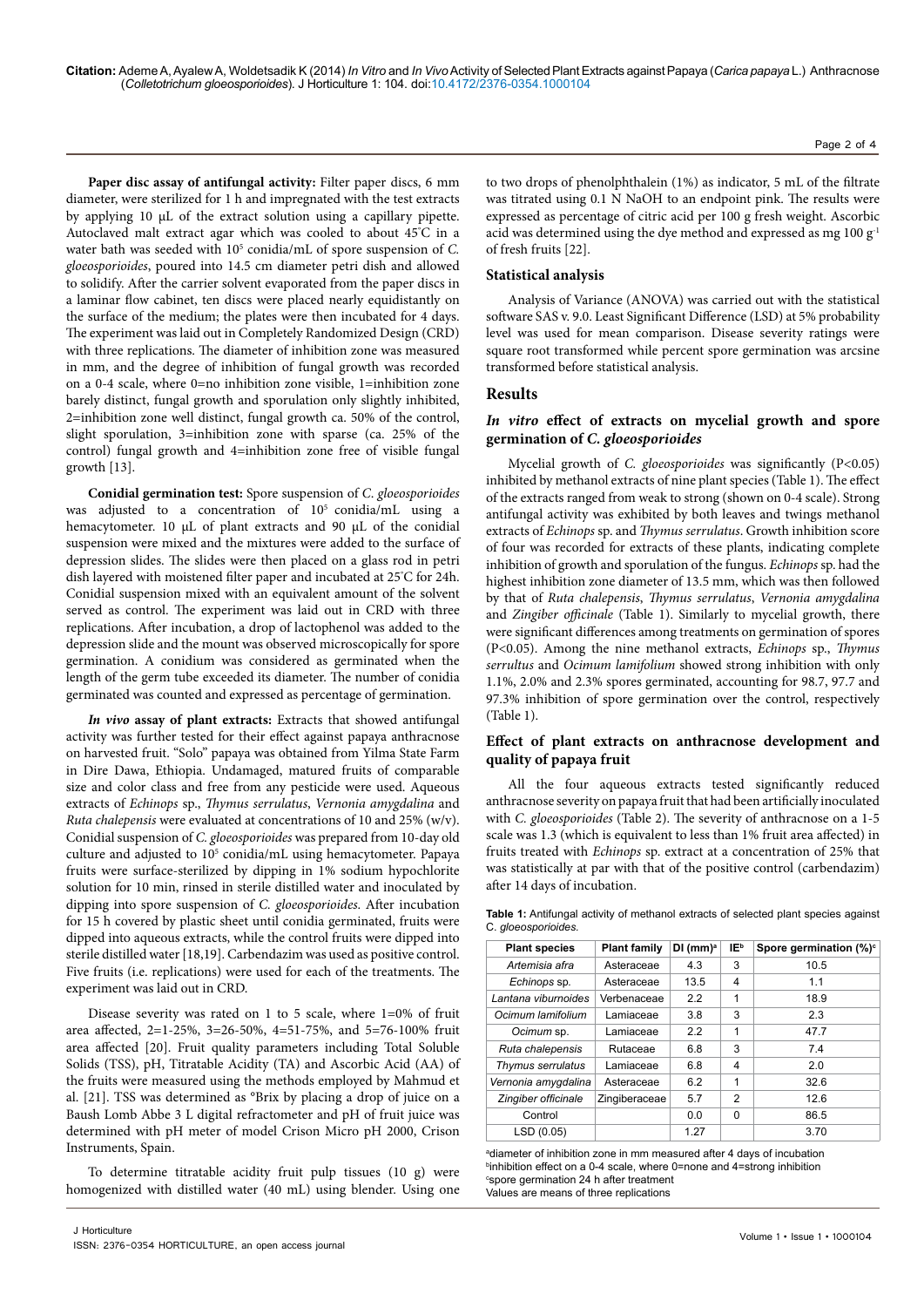**Table 2:** Effect of aqueous extracts of plants on severity of anthracnose and quality of papaya fruit.

| <b>Treatments<sup>a</sup></b> |                               | Quality parameters <sup>c</sup> |            |       |       |  |
|-------------------------------|-------------------------------|---------------------------------|------------|-------|-------|--|
|                               | Disease severity <sup>b</sup> | рH                              | <b>TSS</b> | TA    | AA    |  |
| Echinops sp. (10%)            | 2.2                           | 5.79                            | 9.27       | 0.160 | 58.37 |  |
| Echinops sp. (25%)            | 1.3                           | 5.57                            | 7.80       | 0.190 | 64.74 |  |
| R. chalepensis (10%)          | 2.8                           | 5.76                            | 9.60       | 0.153 | 53.07 |  |
| R. chalepensis (25%)          | 2.7                           | 5.76                            | 9.20       | 0.150 | 55.72 |  |
| T. serrulatus (10%)           | 2.6                           | 5.84                            | 9.47       | 0.163 | 55.72 |  |
| T. serrulatus (25%)           | 2.3                           | 5.75                            | 8.77       | 0.167 | 58.37 |  |
| V. amygdalina (10%)           | 3.2                           | 5.89                            | 9.47       | 0.147 | 53.07 |  |
| V. amygdalina (25%)           | 2.5                           | 5.76                            | 9.60       | 0.153 | 61.03 |  |
| Control                       | 4.5                           | 5.92                            | 12.50      | 0.130 | 39.80 |  |
| Carbendazim                   | 1.1                           | 5.49                            | 7.40       | 0.20  | 63.68 |  |
| LSD (0.05)                    | 0.69                          | 0.20                            | 0.97       | 0.019 | 7.13  |  |

a Concentration (w/v) of aqueous extract in percent

b Square root transformed disease severity (mean of three replication) was measured on a 1-5 scale

c AA = Ascorbic acid; TA = titrable acidity; TSS = total soluble solids

Fruit were inoculated with *C. gloeosporioides* spore suspension (10<sup>5</sup>mL<sup>-1</sup>) 15 h prior to treatment application and incubated for 14 d; values are means of five replications

Fruits treated with 25% aqueous extract of *Echinops* sp. had pH and TSS values of 5.57 and 7.8, respectively, which are statistically at par with that of carbendazim treated fruit. The highest TSS was recorded from the untreated control. There was no difference in terms of TA among fruits treated with different concentrations of *V*. *amygdalina*, *R*. *chalepensis* and *Thymus serrultus*. However, *Echinops* sp. at a concentration of 25% resulted in TA value comparable to that of fruits treated with carbendazim. In general, fruits treated with aqueous extracts of plants had higher titrable acidity and ascorbic acid content than the untreated control (Table 2). Fruits in the untreated control ripened quickly and this led to the reduction of titrable acidity and ascorbic acid content and increase in the pH and total soluble solid contents of papaya fruits.

#### **Discussion**

The result demonstrated that compounds extracted from plants vary in their efficacy in inhibiting *C*. *gloeosporioides* growth which is likely to be due to variability on the availability and solubility of active compounds. The findings of this study are in agreement with previous reports on the antifungal activity of *Echinops* sp., *Ruta chalepensis*, *Thymus serrulatus* and *Artemisia* genus [13,14,16,23]. Previous phytochemical investigation of *Ruta chalepensis* resulted in isolation of a number of alkaloids and coumarins and the active ingredients of this plant have antifungal properties that could prove beneficial to agriculture [12,24].

Crude extracts of *Vernonia amygdalina* exhibited antifungal activity and the groups of compounds present that were likely to be responsible for the fungitoxicity were identified to be glycosides, saponins and tannins [15]. In addition, extract of *Thymus vulgaris* and *Zingiber officinale* oil are reported to inhibit mycelial growth of phytopathogenic fungi [25,26]. Similarly, complete inhibition of *Helminthosporium solani*, *Aspergillu niger*, *Penicillium digitatum* and *Mucor piriformis* was reported by extract Z. *officinale* at 25% concentration. The phytochemical analysis of extracts revealed the presence of tannins, phlobatannins, steroids, tarpenes, saponins, flavonoids and alkaloids [17].

The extracts of tested plants showed high inhibition on spore germination percentage compared to untreated control. This agrees with

the report of Barrera-Necha et al. [27] which reported the inhibition of *C*. *gloeosporioides* spores with essential oil of *Ruta chalepensis*. Similarly, Anand and Bhaskaran [28] indicated that in *Zingiber officinale* extract only 39.3 and 29.4% of spores of *C*. *capsici* and *Alternaria alternata*, respectively, germinated. It is noteworthy that inhibition of spore germination by the extracts is desirable towards the management of papaya anthracnose [4].

Page 3 of 4

Increased in incidence and severity of the disease resulted in softening and rotting of fruit tissue which in turn leading to reduction in the marketability of the fruits [29]. A similar trend was observed in present study. The organic acids in papaya are known to be largely citric and malic acids, and the increase in pH during ripening and storage could be due to the metabolic processes of the fruit that result in decrease of these organic acids [30,21]. The reason for increased TSS content during storage is mainly due to conversion of starch into soluble sugar with advances in ripening [21]. Likewise, decrease in acidity during storage demonstrated fruit ripening [31]. Earlier, Selvaraj et al. [30] and Mahmud et al. [21] demonstrated that the ascorbic acid and titrable acidity of papaya first increases then decrease, while pH and the TSS values increase during senescence. In conclusion, extract of *Echinops* sp. inhibited growth and spore germination of *C. gloeosporioides* as well as anthracnose development on artificially inoculated papaya fruits and could be used for practical management of papaya anthracnose.

#### **Acknowledgement**

The work was supported by the Rural Capacity Building Project of Ethiopia. Yilma Orchard, Dire Dawa, Ethiopia is gratefully acknowledged for providing experimental papaya fruit. We are in debt to Haramaya University for providing laboratory facility.

#### **References**

- 1. [Paull RE, Nishijima W, Reyes M, Cavaletto C \(1997\) A review of postharvest](http://www.sciencedirect.com/science/article/pii/S0925521497000288) [handling and losses during marketing of papaya \(Carica papaya L.\). Postharvest](http://www.sciencedirect.com/science/article/pii/S0925521497000288)  [Biology and Technology 11: 165-179.](http://www.sciencedirect.com/science/article/pii/S0925521497000288)
- 2. [Tasiwal V, Benagi VI, Hegde YR, Kamanna BC, Naik KR \(2009\) In vitro](http://14.139.155.167/test5/index.php/kjas/article/view/1496) [evaluation of botanicals, bioagents and fungicides against anthracnose of](http://14.139.155.167/test5/index.php/kjas/article/view/1496) [papaya caused by Colletotrichum gloeosporioides \(Penz.\) Penz. and Sacc.](http://14.139.155.167/test5/index.php/kjas/article/view/1496) [Karnataka Journal of Agricultural Sciences 22: 803-806.](http://14.139.155.167/test5/index.php/kjas/article/view/1496)
- 3. [Chau KF, Alvarez AM \(1983\) A histological study of anthracnose on Carica](https://www.apsnet.org/publications/phytopathology/backissues/Documents/1983Abstracts/Phyto73_1113.htm) [papaya. Phytopathology 73: 1113-16.](https://www.apsnet.org/publications/phytopathology/backissues/Documents/1983Abstracts/Phyto73_1113.htm)
- [Dickman MB, Alvarez AM \(1983\) Latent infection of papaya caused by](http://www.apsnet.org/publications/PlantDisease/BackIssues/Documents/1983Abstracts/PD_67_748.htm) [Colletotrichum gloeosporioides. Plant Dis 67: 748-750.](http://www.apsnet.org/publications/PlantDisease/BackIssues/Documents/1983Abstracts/PD_67_748.htm)
- 5. [Hernandez-Albiter RC, Barrera-Necha LL, Bautista-Banos S, Bravo-Luna L](http://www.redalyc.org/pdf/612/61225213.pdf) [\(2007\) Antifungal potential of crude plant extracts on conidial germination of](http://www.redalyc.org/pdf/612/61225213.pdf) [two isolates of Colletotrichum gloeosporioides \(Penz.\) Penz. And Sacc. Revista](http://www.redalyc.org/pdf/612/61225213.pdf)  [Mexicana de Fitopatologia 25: 180-185.](http://www.redalyc.org/pdf/612/61225213.pdf)
- 6. [Tripathi P, Shukla AK \(2007\) Emerging non-conventional technologies for](http://ashukla21.tripod.com/2007fp.pdf) [control of postharvest diseases of perishables. Fresh Produce 1: 111-120.](http://ashukla21.tripod.com/2007fp.pdf)
- 7. [Fokialakis N, Cantrell CL, Duke SO, Skaltsounis AL, Wedge DE \(2006\)](http://www.ncbi.nlm.nih.gov/pubmed/16506815) [Antifungal activity of thiophenes from Echinops ritro. J Agric Food Chem 54:](http://www.ncbi.nlm.nih.gov/pubmed/16506815) [1651-1655.](http://www.ncbi.nlm.nih.gov/pubmed/16506815)
- 8. [Bautista-Banos S, Hernandez-Lopez M, Diaz-Perez JC, Cano-Ochoa CF](http://www.sciencedirect.com/science/article/pii/S0925521400001095) [\(2000\) Evaluation of the fungicidal properties of plant extracts to reduce Rizopus](http://www.sciencedirect.com/science/article/pii/S0925521400001095)  [stolonifer of 'ciruela' \(Spondias purpurea L.\) during storage. Postharvest](http://www.sciencedirect.com/science/article/pii/S0925521400001095)  [Biology and Technology 20: 99-106.](http://www.sciencedirect.com/science/article/pii/S0925521400001095)
- 9. Wilson CL, Solar JM, El Ghaouth A, Wisniewski ME (1997) Rapid evaluation of plant extracts and essential Oils for antifungal activity against Botrytis cinerea. Plant Dis 81: 204-210.
- 10. [Peraza-Sánchez SR, Chan-Che EO, Ruiz-Sánchez E \(2005\) Screening of](http://www.ncbi.nlm.nih.gov/pubmed/15796574) [Yucatecan plant extracts to control Colletotrichum gloeosporioides and isolation](http://www.ncbi.nlm.nih.gov/pubmed/15796574)  [of a New Pimarene from Acacia pennatula. J Agric Food Chem 53: 2429-2432.](http://www.ncbi.nlm.nih.gov/pubmed/15796574)